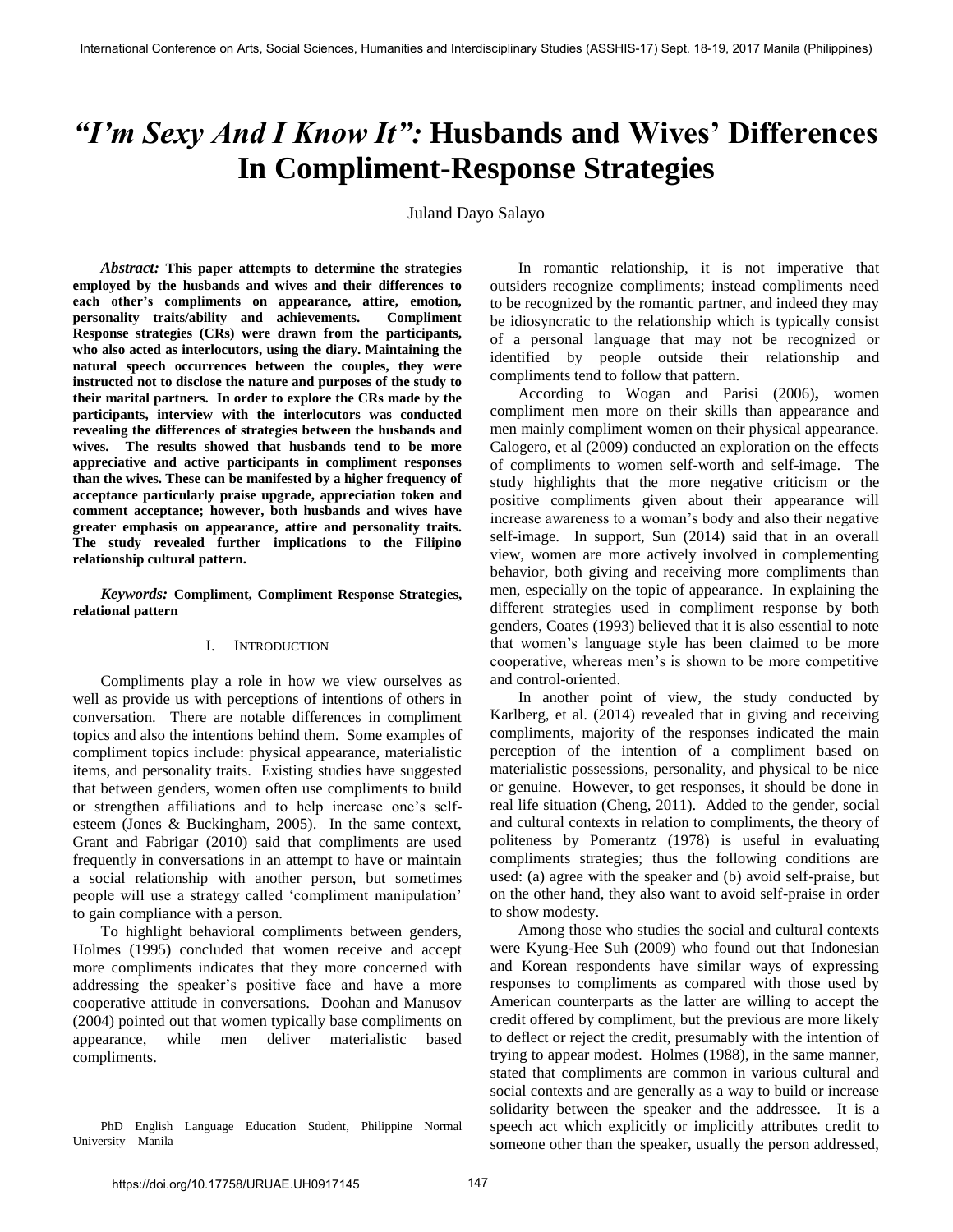for some "good" (possession, characteristics, skill, etc.) which is valued by the speaker and the hearer (Holmes, 1986).In addition, compliments serve as praise and encouragement. These are likely to reflect the relationship between the complimenter and the complimentee, because praise is often directed towards the subordinate or less powerful participant. In general, it is found to be multifunctional speech acts and the following summary from Holmes (1995) lists their functions as identified by different analysts: (a) to express solidarity, (b) to express positive evaluation, admiration, appreciation or praise, (c) to express envy or desire for hearer's possessions and (d) to use as verbal harassment.

In the study made Katsuka (2012), he found out that subcategories compliment in regards to personality traits and achievements were relatively more accepted in the English group than the Japanese group. His findings supported a unique discovery in the motivation of 'be sarcastic' when receiving personality compliments. Participants were likely to question other"s intention as "sarcastic", because they might be reluctant to accept the compliment which was interpreted with a less genuine intention or possibly with negative connotation.

With these concepts, it is of great interest to consider and examine the compliment-response strategies in a husbandwide relationship as it is relatively brings out specific cultural values among the Filipino couples. While there are already numbers of published studies about compliments; this study focused on the wide social functions across cultures leading to generalized cultural patterns. Hence, with the limitations of the existing studies on compliments (appearance, attire, emotions, and personality / ability), this study included the compliment-response on achievements of both husband and wife.

Specifically, this paper attempted to answer the question: (1) What compliment response (CRs) strategies do husband and wife employ and their distinct differences as triggered by the interlocutors using the following compliment topics: appearance, attire, emotion, personality traits/ability and achievements?

#### II. THEORETICAL FRAMEWORK

Taxonomy of compliment used by Herbert (1990, as cited by Doohan at Manusov, 2004) in his study titled "Sex-based Differences in Compliment Behavior" was used to classify compliment responses provided by the participants. There are 13 strategies enumerated in the said taxonomy as stated in Table 1.

| Macro Level           |                          | Micro Level               | Description                                                                                                                                        |  |  |  |  |
|-----------------------|--------------------------|---------------------------|----------------------------------------------------------------------------------------------------------------------------------------------------|--|--|--|--|
| I. Agreement          |                          |                           |                                                                                                                                                    |  |  |  |  |
| A. Acceptance         | Appreciation Token<br>1. |                           | A verbal or non-verbal acceptance of the compliment (e.g. Thank you)                                                                               |  |  |  |  |
|                       | 2.                       | <b>Comment Acceptance</b> | Addressee accepts the compliment and offers comment on the complimented<br>topic (e.g. Thanks, it's my favorite too.)                              |  |  |  |  |
|                       | 3.                       | Praise Upgrade            | Addressee accepts the compliment and asserts that force is sufficient. (e.g. It<br>really brings out my eyes, doesn't it?)                         |  |  |  |  |
|                       | 4.                       | Scale Down                | Addressee disagrees with the compliment, saying praise is overstated. (e.g. Oh, it<br>is really quite old.)                                        |  |  |  |  |
| B. Non-<br>Acceptance |                          | <b>Comment History</b>    | Addressee offers a comment on the object complimented (e.g. I bought it for my<br>trip.)                                                           |  |  |  |  |
|                       | 2.                       | Reassignment              | Addressee agrees with the compliment, but transfers the compliment to a third<br>person or object itself. (e.g. Thanks, my mother made it for me.) |  |  |  |  |
|                       | 3.                       | Return                    | Compliment is returned to the giver. (e.g. So is yours.)                                                                                           |  |  |  |  |
| II. Non-Agreement     | 1.                       | Scale Down                | Addressee disagrees with the compliment saying praise is overstated (e.g. Oh, it is                                                                |  |  |  |  |
|                       |                          |                           | really quite old.)                                                                                                                                 |  |  |  |  |
|                       | 2.                       | Disagreement              | Addressee asserts that the topic of compliment is not worthy of praise (e.g. I hate                                                                |  |  |  |  |
|                       |                          |                           | it.)                                                                                                                                               |  |  |  |  |
|                       | 3.                       | Qualification             | Addressee qualifies the assertion. (e.g. It's alright bit Mary's is nicer.)                                                                        |  |  |  |  |
|                       | 4.                       | No acknowledgment         | Compliment is ignored. (e.g. It's alright but I like pink more.)                                                                                   |  |  |  |  |
|                       | 5.                       | <b>Questions</b>          | Addressee qualifies the assertion.                                                                                                                 |  |  |  |  |
| Ш.<br>Other           | 1.                       | Request Interpretation    | Addressee interprets the compliment as a request. (e.g. You want to borrow it?)                                                                    |  |  |  |  |
| Interpretation        |                          |                           |                                                                                                                                                    |  |  |  |  |

TABLE 1. COMPLIMENT RESPONSE STRATEGIES (CRS)

These compliment response categories were employed by Yousefvand (2010) in his study using Herbert's (1990) model. These categories were generally divided into: Acceptance, Non-Acceptance and Other Interpretation. Chen (2011) developed another category, which is called Combination, which entails both acceptance and nonacceptance. These were the bases for the data analysis of this study.

# III. METHODOLGY

## **3.1. Participants**

The participants were mainly husbands and wives regardless of some factors attributed in their marital relationship like number of marital years, religion, profession, and social status.

While Duck, et al. (1991) as cited in Doohan & Masunov (2004) stated that females are more aware of the presence and absence of compliments in their romantic relationship, this study value the participation of the husbands equally with the wives who both served as interlocutors. Both of them were unaware that their partners carefully observed and recorded those strategies used in CRs. There were ten couples who participated in this paper.

Both husbands and wives, in separate place and time, were oriented how to do the procedures of recording the CRs without disclosing to their partners the nature of the study because this paper aimed to gather data coming from real communicative situations between husband and wife.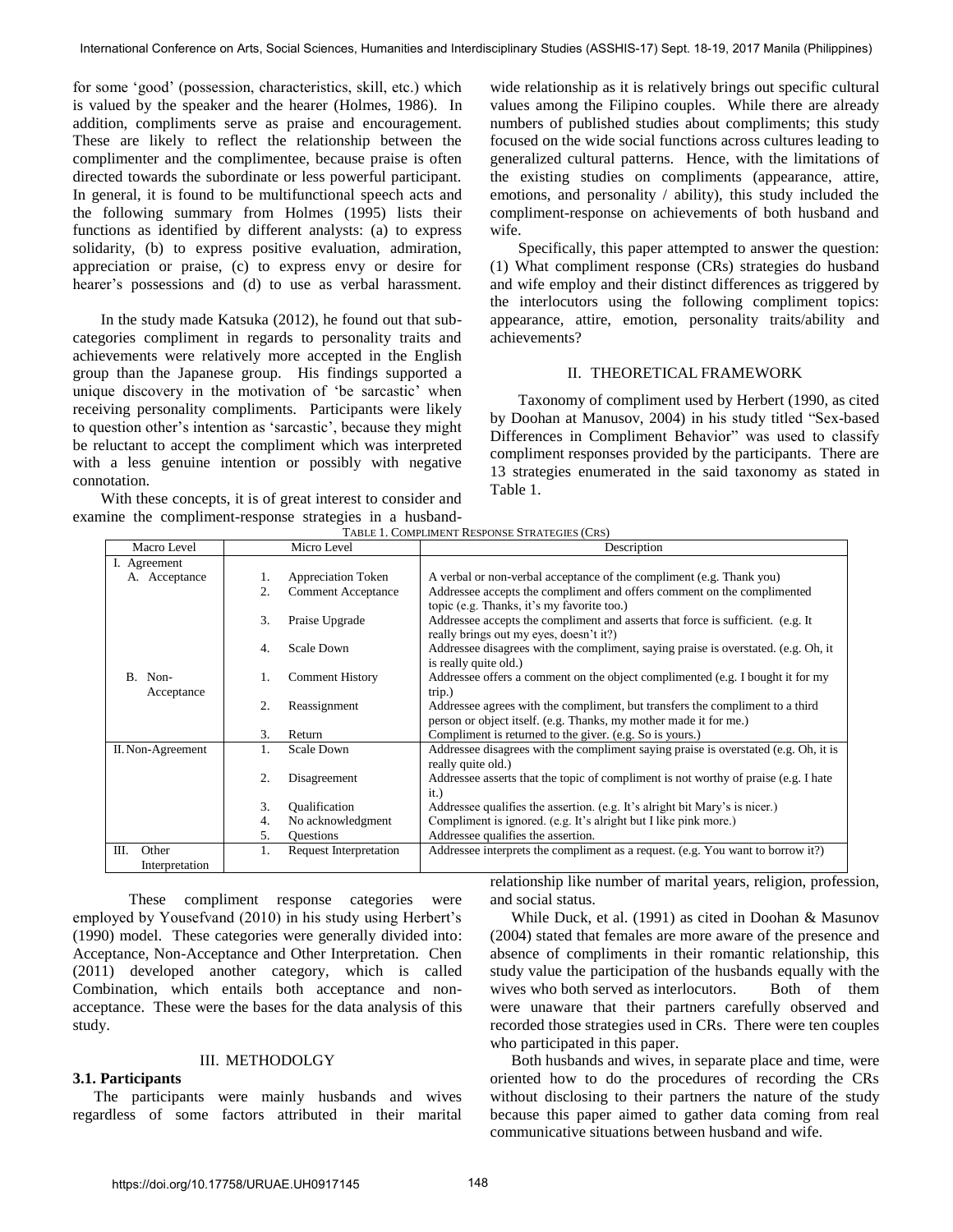## **3.2. Instruments**

## *A. Diary*

Interlocutors (husbands and wives) were asked to keep a compliment diary provided by the researcher. The diary is designed to gather compliment response from their partners. This consists of topic compliment and compliment response. The interlocutors have to record their daily compliment topics with corresponding responses. Topics included are appearance, attire, personality/ability and achievements. The diary consists of examples per topic patterned from Knapp, Hooper, and bell (1984, as cited in Doohan & Manusov, 2004) as appearance, "You are beautiful today", attire, "Nice shirt", emotion, "I'm lucky to have you", and personality traits/ability, "You are so smart."

The interlocutors freely used any topic depending on communication contexts. As Doohan and Manusov (2004) said that diary can get compliment in action in participants relationship with their partners.

### *B. Interview Guide*

The face-to-face interview with the participants was conducted after the 10-day recording of husbands-wives' CRs. This interview, which was highlighted by the status of the couple"s relationship, the observed attitude of each other"s partner to the given compliments and the status of communication situations which pertain to the time and scenes of utterances which may be contributory to the compliment responses, was conducted to further view, explore and justify the reasons of the CRs given by the interlocutors' partners.

#### **3.3. Data Gathering Procedure**

A personal approach asking permission to conduct study including the nature, purposes and methods of gathering data was made by the researcher. Upon the approval of the chosen participants, they were provided a compliment diary to be accomplished in 10 days; followed by the instructions on how to accomplish the diary and its secrecy to their partners to meet the natural flow of communication between the couples. The data were analyzed using Herbert's (1990) framework on data coding.

#### III. RESULTS AND DISCUSSION

## **3.1. Compliment Response Strategies of Participants**

This part presents the CRs of the husbands and wives according to compliment topics such as appearance, attire, emotion, personality traits / ability and achievements.

## **3.1.1. The Husbands.**

**On Appearance.** As revealed in Table 2, majority of the interlocutors gave compliments on their husbands' appearance. A number of the CRs came from the agreement specifically on the use of praise upgrade (18%) then followed by both the appreciation token (10%) and comment acceptance (10%). Praise upgrade was demonstrated by verbal category like *"Kaya nga gwapo mga anak mo, mana sa akin," "Siempre, pogi ako eh. Matagal na kaya yun," "Siempre naman, artistahin eh" "Ganyan talaga ang pogi,"*  among others. During the interview, the interlocutors revealed that their husbands would boastfully respond to their compliments by upgrading them or by adding some positive descriptions about their physical appearance like *"Alam ko yun, swerto mo nga lagi ka may kasama artista."* Appreciation token and comment acceptance were also among the common CRs used by the interlocutors' husbands by simply saying "Thank you," and *"siempre"* (Of course). These simply show that their husbands are comfortable and proud with the compliments their wives have uttered. However, Pomerantz' (1978, as cited by Nhung, 2014) concepts of avoiding self-praise on the part of the husbands in order to remain humble in the relationship contradicted the result of the study regarding appearance.

On the other hand, there are some husbands who have another responses or reactions toward the compliments by asking questions (7%), scaling down (7%) or showing no acknowledgment at all (7%). When the interlocutors were asked about these responses, they said that their husbands thought they just need something or they have committed mistakes *("Hindi nga? May kelangan ka?" "Ano na naming ginawa mo?" "Maniwala ako sa "yo," "Sinabi mo na dati pangit ako," Gwapo pag bagong ligo, paano pag di naligo?)*. By the manner of responding, the husbands diverted the topics to another concerns. According to Yousefvand (2010), questions as strategies are common between the husband and wife relationship to establish solidarity.

Accordingly, the worst respond received was *"Magkano kelangan mo?"* that although this answer hurt the interlocutors, this also made them realize that most of the time, giving compliments become a way of receiving favor or financial aid to their partner. For some, these statements or responses which appeared to be negative on the part of the interlocutors were just common nature of conversation; in fact, this may also appear to be a showcase of the sweetness that strongly bonds their relationship. The idea of "cariño brutal" (signs of affection given in a harsh, brutal or savage manner) is normally integrated in the Filipino culture as a form of delight and affection (Salvador, 2003).

With the usual use of agreement and non-agreement, it directly violates Pomerantz' (1978) principle of agreeing with others.

**On Attire.** Like the appearance, praise upgrade garnered the highest percent (14%). Among those CRs received by the interlocutors were *"Kahit naman akong suot ko, bagay," "Siempre ako ang nagsusuot," "Gwapo lagi ako kahit anong kulay ng t-shirt ko."* This shows consistency with the husband's behavior on confidence, and comfort as revealed in the appearance. It is also noticeable that the compliments on attire were interpreted to be a request (8%). For examples, most of their husbands would say, *"Luma na nga "yan. Bili ka na ng bago," "Maliit na nga ito," "Baka gusto mo bilhan mo ako ng iba; kahit ano kulay."* In the same manner, like appearance, appreciation and comment acceptance were also among the top strategies used by the husbands in the given compliments.

**On Emotion.** The topic on emotions got the lowest instances of compliments. Even if the interlocutors openly discussed that they really feel the love, care and concern of their partners, the acts were hardly be translated into words.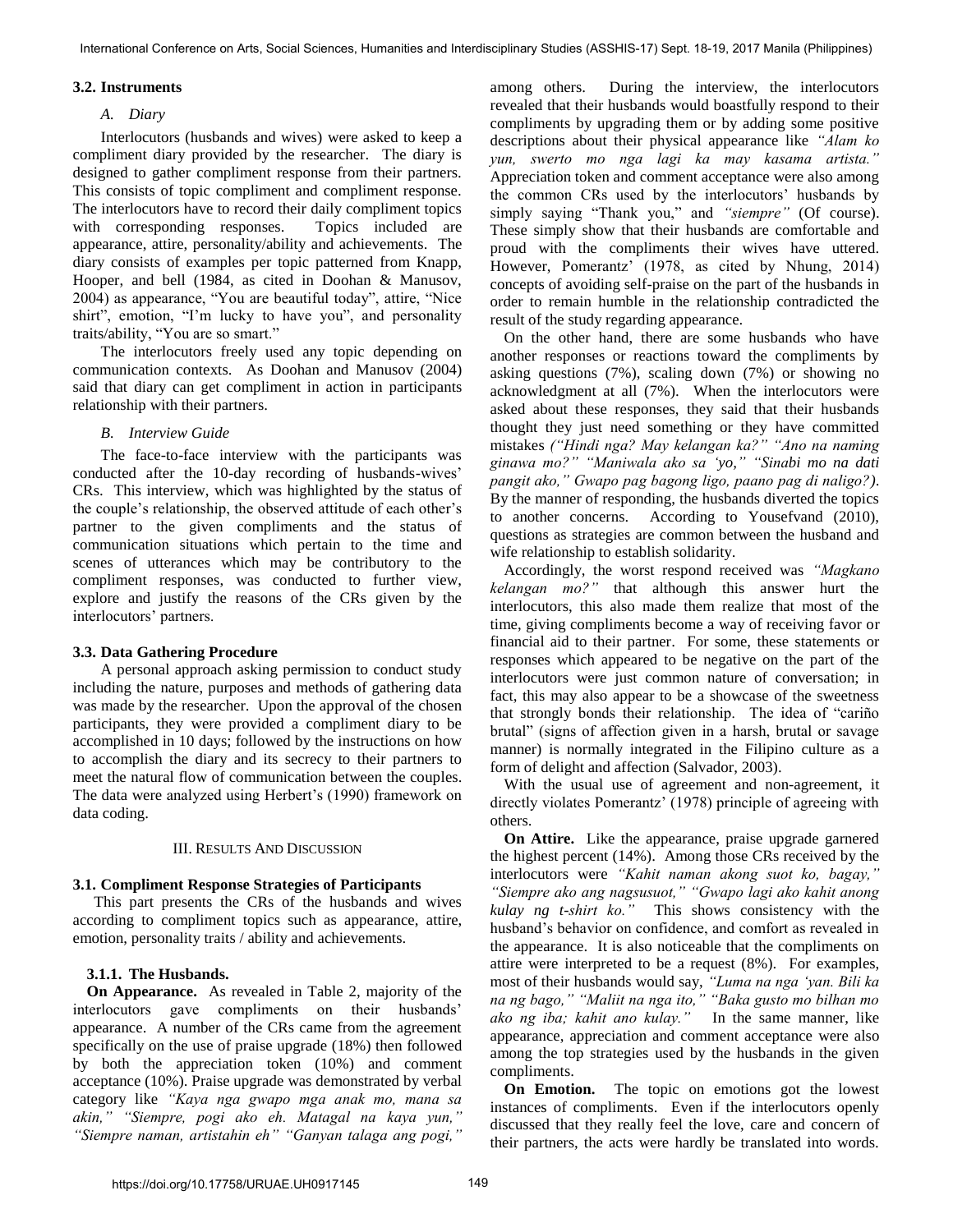In fact among the strategies, the highest is the lack of acknowledgment or appreciation (6%) to the compliments; however, some non-verbal responses were shown like smiles, hugs and kisses. The exchanges of "I love you" as an expression becomes normal to them in especially in private moments. Upgrading (3%) and returning (3%) the compliments were also among the top strategies under emotion. Some of the husbands would say, *"Sabi ko naman sa "yo eh di ka magsisisi sa akin," "Inborn akong sweet at thoughtful," "Ikaw din naman kaya, hindi ko lang madalas sabihin," "Eh, sweet ka rin naman kase," "Love din naman kita ah, mamaya ako maniningil."*

**On Personality Traits and Ability.** In terms of personality traits and abilities of the husbands, the praise upgrade (16%) remains the most responded strategies. By saying, *"Kilala mo ako, expert ako dito," "Sanay na sanay na ako sa ganitong gawain," "Ngayon mo lang nalaman magaling ako magluto, tagal na kaya,"* they only proved that men were typically proud and confident of themselves and whatever they were doing. However, even if the highest percent was attributed to the acceptance, the non-acceptance in terms of scaling down (10%) ranked second among the CRs strategies. These can be manifested by saying, *"Hindi pa tapos yan eh," "Medyo pangit nga pagkakagawa ko dito," "Hindi nga pantay yung pagkakabit ko ng tubo." "Maliit na bagay"*, which was also used several times, appeared to be scaling down but by implicature, the speaker tended to imply something bigger on his part in terms of ability.

Generally, the responses made by the husbands tend to show their prideful side of being masculine that every time they were complimented of doing something good, they tended to boost themselves. But according to the interlocutors, these kinds of responses showing pride especially on their partners' ability are common only in between their conversation or with their children. This behavior is not commonly shown with other people who are not in close contact with their husbands. In the same manner, these expressions were also uttered not mainly to boast but express strong emotions, maintain solidarity and to express sweetness.

**On Achievements.** The combination (8%) of many strategies ranked first in the topic on achievements (appreciation token + comment + history). After saying "thank you" as a response to the compliments, most of them still provided comments and how they attained those achievements (like winning in the contest, promotions, job reassignment, salary increase, etc.). For examples, "Thank you, *pinaghirapan ko talaga ito"; "alam mo naman kung paano ako magtrabaho"; "gusto ko talaga ang bago kong trabaho at deserving ako kahit talagang pinaghirapan ko yan." "Pinaghirapan ko lahat ito; parang nung nangliligaw lang ako sa "yo."* Praise upgrade (6%) was also the top strategies in achievements which could be seen in the following responses: *"Ako lang naman maayos sa office," "Sa galing at talino, wala sila sa akin."* 

Again, the superiority complex of the men, together with the strong sense of fatherhood being the provider in the family, and the focus, understanding and industry of men in workplace, were revealed in this topic.

| Macro Level                   | Micro Level                           | Appearance<br>$(\% )$ | Attire<br>(% ) | Emotion<br>(% )  | Personality Traits /<br>Ability (%) | Achievements<br>(% ) | <b>TOTAL</b><br>(% ) |
|-------------------------------|---------------------------------------|-----------------------|----------------|------------------|-------------------------------------|----------------------|----------------------|
| I. Agreement<br>A. Acceptance | 1. Appreciation<br>Token              | 10                    | 5              | $\overline{c}$   | 8                                   | $\overline{4}$       | 29                   |
|                               | 2. Comment<br>Acceptance              | 10                    | 5              | $\overline{c}$   | 8                                   | $\overline{c}$       | 27                   |
|                               | 3. Praise<br>Upgrade                  | 18                    | 14             | 3                | 16                                  | 6                    | 57                   |
|                               | 1. Comment<br>History                 | $\overline{4}$        | $\overline{0}$ | $\mathbf{0}$     | $\overline{4}$                      | $\overline{c}$       | 10                   |
| B. Non-Acceptance             | 2. Reassignmen                        | $\overline{c}$        | $\overline{c}$ | $\overline{2}$   | $\overline{4}$                      | $\mathbf{0}$         | 10                   |
|                               | 3. Return                             | 4                     | 0              | 3                | $\mathbf{0}$                        | $\overline{0}$       | $\overline{7}$       |
| Non-<br>П.<br>Agreement       | Scale<br>1.<br>Down                   | $\tau$                | $\overline{4}$ | $\mathbf{0}$     | 10                                  | $\overline{0}$       | 21                   |
|                               | 2.<br>Disagreem<br>ent                | 5                     | $\overline{4}$ | $\overline{0}$   | $\overline{2}$                      | $\overline{0}$       | 11                   |
|                               | Qualificati<br>3.<br>on               | $\overline{0}$        | $\mathbf{0}$   | $\boldsymbol{0}$ | $\overline{0}$                      | $\mathbf{0}$         | $\mathbf{0}$         |
|                               | 4. No                                 | 7                     | $\overline{c}$ | 6                | $\mathbf{2}$                        | $\overline{2}$       | 19                   |
|                               | acknowled<br>gment<br>5.<br>Questions | 7                     | $\mathbf{0}$   | $\mathfrak{2}$   | $\mathbf{2}$                        | $\overline{0}$       | 11                   |

TABLE II: FREQUENCY OF COMPLIMENT RESPONSE STRATEGIES OF HUSBANDS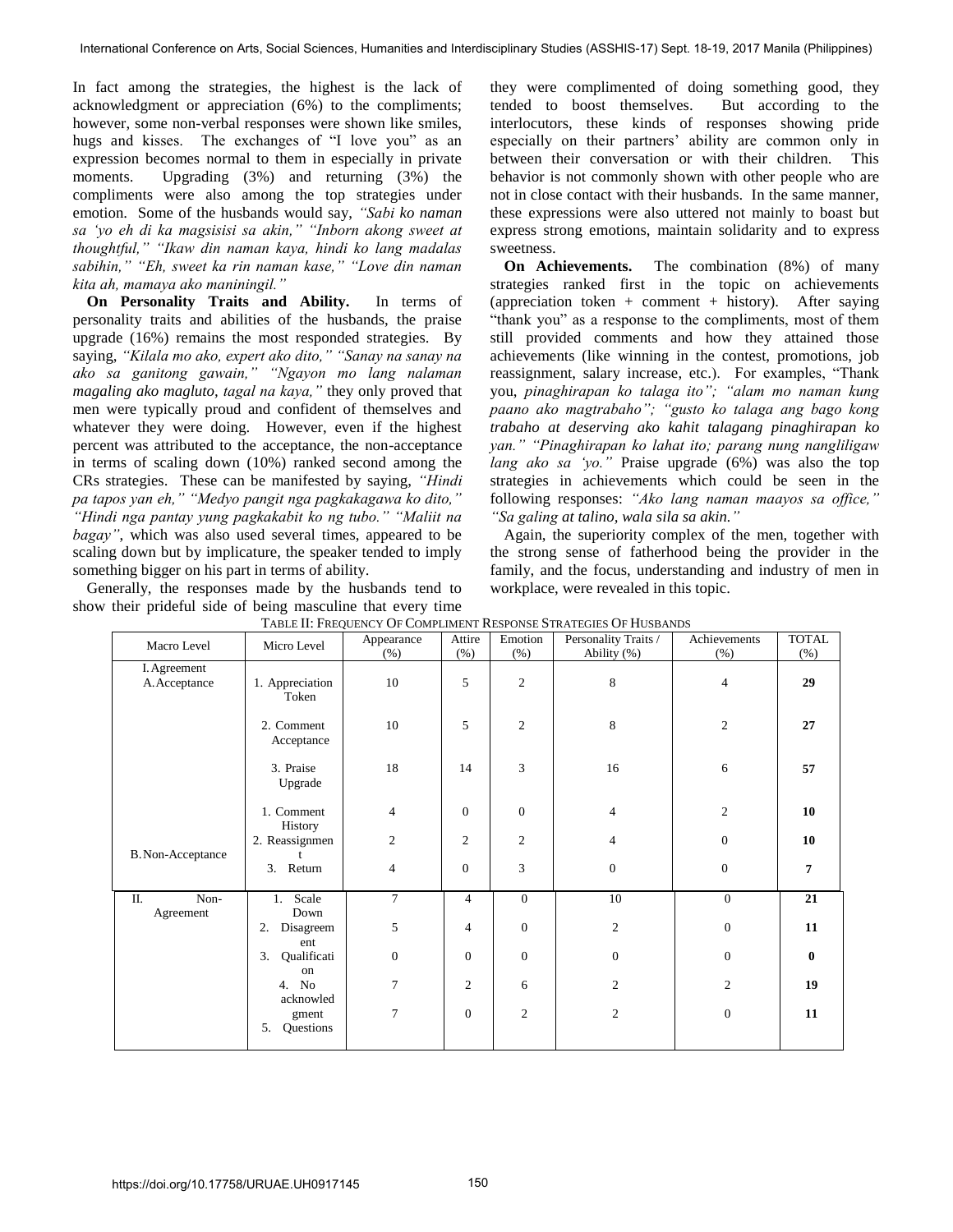International Conference on Arts, Social Sciences, Humanities and Interdisciplinary Studies (ASSHIS-17) Sept. 18-19, 2017 Manila (Philippines)

| Ш.<br>Other    | 1. Request        | $\mathbf{0}$   | 8                | $\mathbf{0}$   | $\mathfrak{2}$ | $\overline{0}$ | 10             |
|----------------|-------------------|----------------|------------------|----------------|----------------|----------------|----------------|
| Interpretation | Interpretatio     |                |                  |                |                |                |                |
|                | $\mathbf n$       |                |                  |                |                |                |                |
|                |                   |                |                  |                |                |                |                |
|                | Question +<br>1.  | $\mathbf{0}$   | $\mathbf{0}$     | $\overline{0}$ | $\mathbf{0}$   | $\overline{2}$ | $\mathbf{2}$   |
| Combination    | Appreciatio       |                |                  |                |                |                |                |
|                | n                 |                |                  |                |                |                |                |
|                | Appreciatio<br>2. |                |                  |                |                |                |                |
|                | n Token +         | $\mathbf{2}$   | $\boldsymbol{0}$ | $\mathbf{2}$   | $\mathbf{0}$   | 8              | 12             |
|                | Comment           |                |                  |                |                |                |                |
|                | History           |                |                  |                |                |                |                |
|                | Question +<br>3.  |                |                  |                |                |                |                |
|                | Reassignme        |                |                  |                |                |                |                |
|                | nt                | $\mathbf{0}$   | $\mathbf{0}$     | $\overline{0}$ | $\overline{2}$ | $\theta$       | $\mathfrak{D}$ |
|                | Disagreeme<br>4.  |                |                  |                |                |                |                |
|                | $nt +$            |                |                  |                |                |                |                |
|                | Comment           |                |                  |                |                |                |                |
|                | Assurance<br>5.   | $\mathfrak{2}$ | $\boldsymbol{0}$ | $\mathbf{0}$   | $\mathfrak{2}$ | $\overline{0}$ |                |
|                | + Promise         |                |                  |                |                |                |                |
|                |                   |                |                  |                |                |                |                |
|                |                   | $\mathbf{0}$   | $\boldsymbol{0}$ | $\mathbf{0}$   | 2              | $\overline{0}$ | 2              |
|                |                   |                |                  |                |                |                |                |
|                |                   |                |                  |                |                |                |                |

## **3.1.2. The Wives.**

**On Appearance.** Among the wives, disagreement (8%) was the highest CRs strategy used. Among those common responses were *"Tumataba na nga ako," "Hindi naman totoo yan," "Nambobola ka na naman," "Hinding-hindi, sikip na nga uniform ko," "Yan ang di totoo."* These imply that most of the time, the positive compliments toward the wives" physical appearance were not in agreement with the responses; in fact, wives usually believed that appreciations and compliments on their appearance were just common techniques their husbands did to please them. In addition, these responses also showed that the interlocutors" partners were bit conscious about their physical appearance. Lack of acknowledgement which is the 7% of the compliment frequency was also among the dominant strategy of the women. Instead of uttering some words or phrases to respond to the praises or compliments, they tended to show it by means only of smile or make face-strategy.

Although the result still showed the verbal dominance against the non-verbal, it still contradicted the study of Holmes (1995) who concluded that women receive and accept more compliments indicates that they more concerned with addressing the speaker"s positive face and have a more cooperative attitude in conversations.

**On Attire.** The topic on attire had different result from the physical appearance because the highest CRs strategy was in the form of question (10%) and return (9%). It was followed by the disagreement which corresponds to 5% of the total frequency on the stated topic. Most of the interlocutors' wives responded like the following: *"Talaga?" "Ano yun?" "Hindi nga?" "Totoo ba yan?" "Wala bang bago?" "Ano ba nakain mo?" "Nang-aasar k aba?"* while others said *"Bagay sa akin kase ikaw ang bumili nito," "Di ba ikaw ang pumili nito?" "Magaling ka kase pumili," "Ikaw ang aking hari,"*  (from the compliment, "You are my queen.") Still, in this topic, disagreement was among the top choice of the wives in return to the interlocutors' compliments. For example, *"Luma na nga ito," "Parang hindi naman," "Lumang style."*

When the interlocutors were asked about the kinds of responses and the dominant strategies employed by their wives, most of their agreed that their partners are not easily

pleased by those comments. This showed that women have a better judgment on attire or fashion as they require more suitable comments according to what they wore. Likewise, the compliments appeared to be a form of jokes because it was not very usual for the interlocutors to comment such utterances. On the part of those who regularly complimented their partner, it appeared to them as if they needed something in return connotatively and denotatively.

**On Emotion.** Emotion is believed to be a woman thing; however, in this study, the strategy of no acknowledgment (10%) highlighted the result, which was followed by question (7%). The lack of acknowledgment among the wives was shown by mere gesture and facial expressions like smile. Questioning compliments and their intention was revealed through the following: *"May kailangan ka?" "Ano talaga gusto mo," "Bakit may nabago ba sa akin?" "Ako sweet?"*

During the one-on-one interview with the interlocutors, most of their partners were not very expressive in showing their emotion; thus, non-verbal means of demonstrating emotion became even normal in their relationship. In the case of asking questions as their responses to the compliments, the act of confirming served as the purpose rather than questioning the truth-value of the statements or expressions. In fact, most of the interlocutors believed that the more their wives did not react nor disagreed to their compliments, the more that they felt the intense feeling of their partner toward them. In a sense, these strategies are important in establishing solidarity and intimacy.

**On Personality Traits and Ability.** Again, the absence of reaction or acknowledgement (8%) toward the compliments given by the interlocutors received the highest frequency among the CRs strategies. Most of them just stared at their husbands upon hearing those praises regarding their personalities and abilities; although, during the interview, the interlocutors had emphasized that their wives' looks seemed meaningful with the unusual but provocative smile. Scaling down (6%) and disagreement (6%) went along together which signaled that their wives did not believe in what they heard. Among those responses were: *"Hindi ko pa nga tapos ito," "Hindi ko na nga tinapos at pagod na ako," "Talaga magaling ako, huwag mo na ako lokohin."*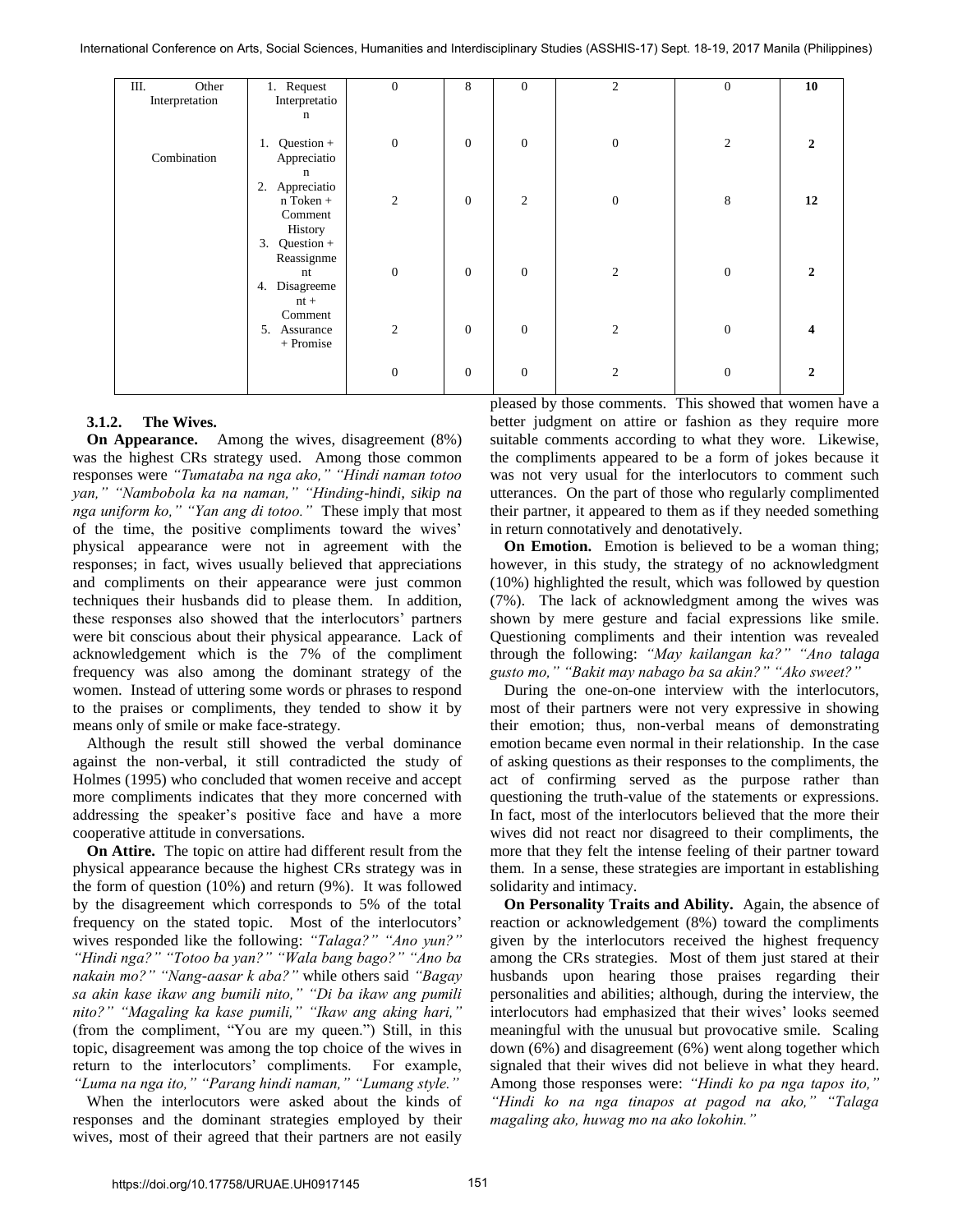When further asked about these responses, wives were really hard to be pleased in terms of compliments. In fact, two (2) of the interlocutors shared that every time their wives did something extraordinary, they would rather appreciate material gifts than simply appreciated verbally.

**On Achievements.** In this topic, reassignment (9%) was the top rank among the strategies, followed by request interpretation (7%) and a combination of disagreement and comment (7%). Among those common responses were: *"Hindi naman ako, si God gumawa nyan," "Thanks to God," "Ikaw naman kase ang tumapos nyan," "Tinutungan ako nung assistant," "Kung hindi lang sa tulong ni bff."* While others expressed disagreement to the received compliments like *"Hindi naman, nachambahan lang, mas ok yung ginawa nung officemate ko kaso di sya type," "Hindi rin,* 

*pinagkatiwalan lang siguro. Actually mas maraming magagaling dun," "Wala lang mapili si boss, kase ako pinakamatanda sa department."* For the request interpretation, the following responses were uttered: *"Ikaw ba?"* (from the compliment, "Congrats mommy, gagraduate ka na sa M.A. mo.), *"Kaya mo rin yan,"* (from "Kagaling mo ah, nagturo ka ng math kay bunso?"), *"Ganun talaga pag nagtatry,"* (from "Wow, kagaling mo naman, natapos moa gad yung report mo?).

The interviewees explained that unlike them who loved being appreciated because of certain achievements, their wives remained lowly with those accomplishments and had the tendency to value other people who have helped them in one way or another to achieve the such successes.

| Macro Level                                | Micro Level                                       | Appearance<br>(% ) | Attire<br>(% ) | Emotion<br>(% )  | <b>Personality Traits</b><br>/ Ability (%) | Achievements<br>(% ) | <b>TOTAL</b><br>(% )    |
|--------------------------------------------|---------------------------------------------------|--------------------|----------------|------------------|--------------------------------------------|----------------------|-------------------------|
| Ag<br>reement<br>A. Acceptance             | Appreciation<br>1.<br>Token                       | 3                  | $\overline{4}$ | $\sqrt{2}$       | 1                                          | $\mathbf{1}$         | 12                      |
|                                            | 2. Comment<br>Acceptance                          | 5                  | 3              | 5                | $\boldsymbol{0}$                           | 3                    | 16                      |
|                                            | 3. Praise Upgrade                                 | 5                  | $\overline{4}$ | $\boldsymbol{0}$ | 4                                          | $\boldsymbol{0}$     | 13                      |
| B. Non-<br>Acceptance                      | Comment<br>1.<br>History                          | $\boldsymbol{0}$   | $\overline{0}$ | 5                | $\boldsymbol{0}$                           | 3                    | 8                       |
|                                            | 2.<br>Reassignment<br>3.<br>Return                | $\overline{4}$     | $\mathbf{0}$   | 5                | $\boldsymbol{0}$                           | 9                    | 18                      |
|                                            |                                                   | 3                  | 9              | $\overline{0}$   | $\mathbf{0}$                               | $\boldsymbol{0}$     | 12                      |
| II. Non-                                   | <b>Scale Down</b><br>1.                           | $\overline{0}$     | $\overline{0}$ | $\overline{0}$   | 6                                          | 3                    | $\overline{9}$          |
| Agreement                                  | Disagreement<br>2.                                | 8                  | 6              | $\mathbf{1}$     | 6                                          | $\overline{4}$       | 35                      |
|                                            | 3.<br>Qualification<br>4.<br>No<br>acknowledgment | $\boldsymbol{0}$   | $\overline{0}$ | $\overline{4}$   | $\boldsymbol{0}$                           | $\boldsymbol{0}$     | $\overline{\mathbf{4}}$ |
|                                            | Questions<br>5.                                   | $\tau$             | 3              | 10               | 8                                          | $\boldsymbol{0}$     | 28                      |
|                                            |                                                   | $\boldsymbol{0}$   | 10             | $\tau$           | $\overline{0}$                             | $\overline{0}$       | 17                      |
| III. Other<br>Interpretatio<br>$\mathbf n$ | Request<br>1.<br>Interpretation                   | 3                  | $\overline{0}$ | $\overline{0}$   | $\overline{0}$                             | $\overline{7}$       | 10                      |
|                                            | 1. Ouestion $+$<br>Appreciation                   | $\boldsymbol{0}$   | $\mathbf{0}$   | $\overline{0}$   | $\boldsymbol{0}$                           | $\boldsymbol{0}$     | $\bf{0}$                |
| Combinatio                                 | 2. Appreciation                                   |                    |                |                  |                                            |                      |                         |
| $\mathbf n$                                | Token +<br><b>Comment History</b>                 | $\boldsymbol{0}$   | $\overline{0}$ | $\overline{0}$   | $\overline{0}$                             | $\boldsymbol{0}$     | $\bf{0}$                |
|                                            | 3. Question $+$                                   |                    |                |                  |                                            |                      |                         |
|                                            | Reassignment<br>4. Disagreement +<br>Comment      | 5                  | $\overline{4}$ | $\mathbf{0}$     | $\mathbf{0}$                               | $\theta$             | $\boldsymbol{9}$        |
|                                            | 5. Assurance +<br>Promise                         | 5                  | $\mathbf{0}$   | $\theta$         | $\mathbf{0}$                               | 7                    | 12                      |
|                                            |                                                   | $\boldsymbol{0}$   | $\overline{0}$ | $\theta$         | $\mathbf{0}$                               | $\theta$             | $\mathbf{0}$            |

TABLE III: FREQUENCY OF COMPLIMENT RESPONSE STRATEGIES OF WIVES

## **3.2. Differences noted between the husbands and wives in terms of appearance, attire, emotion and personality traits / ability and achievements.**

Upon the retrieval of the diary, each interlocutor was interviewed to explore and justify the compliment responses of their partners according to the topics presented.

**3.2.1. Appearance:** This topic widens the gaps or differences of the husbands and wives as both different ways of receiving or appreciating physical appearance. For the husbands, praise upgrade ranked the highest, which is equivalent to 18%, followed by appreciation token and comment acceptance which are both equivalent to 10%. In contrast, the wives to more uncooperative in conversation as they displayed disagreement (8%) and lack of acknowledgment (7%). Generally, appearance received the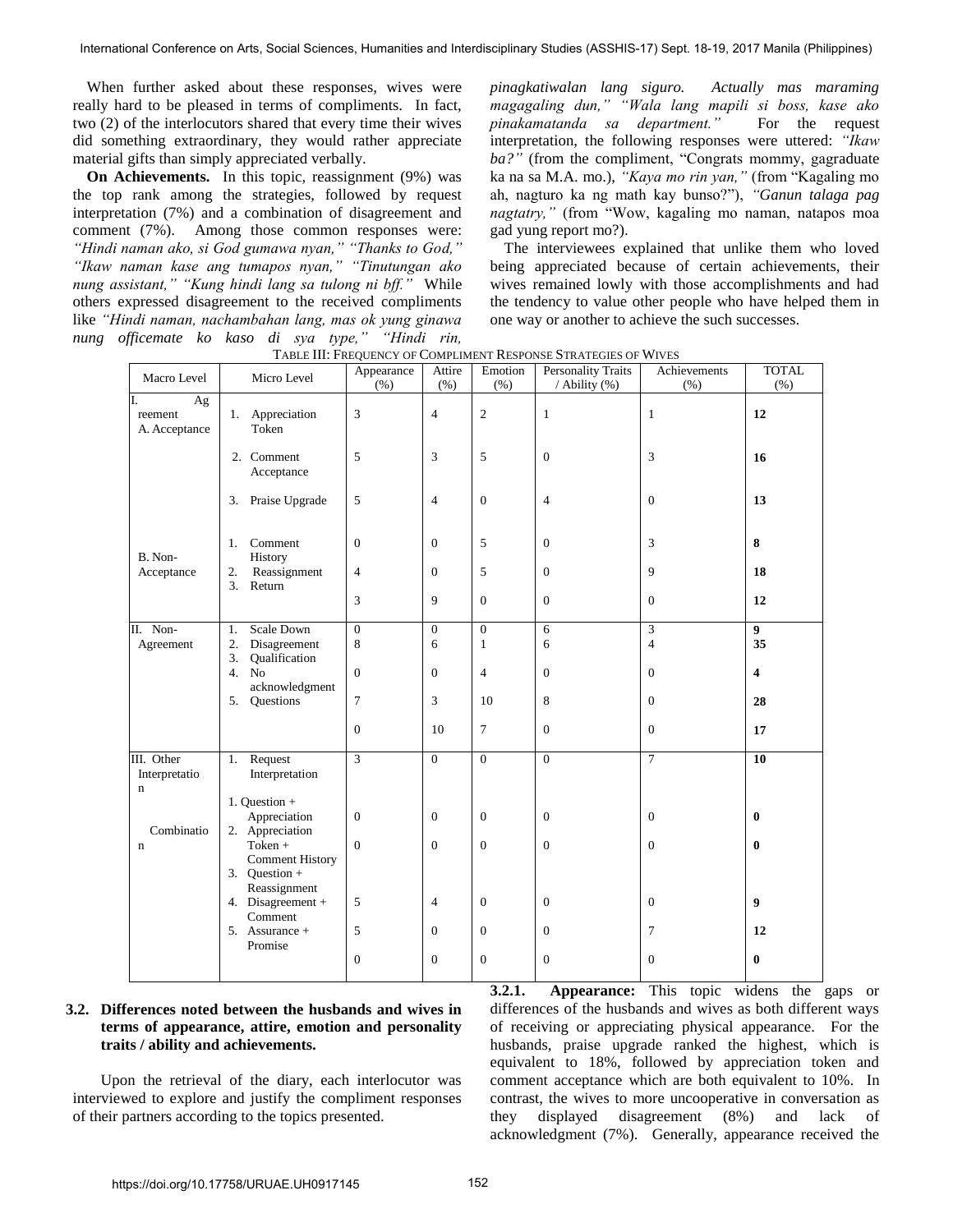highest frequency of compliment response for both husband and wife.

The result revealed that men generally are more confident and boastful when receiving positive comments especially from the wives. Their tendency to upgrade those comments happened to show their superiority and masculinity as they attached themselves to famous social figures like television and movie personalities and celebrities. This only means that they love recognitions as they help them boost their physical confidence. On the other hand, women generally appeared to be oppositions in conversation as they displayed disagreement or no reaction at all to those compliments their partners uttered. The usually expressed doubts if their husbands were sincere to express those compliments. The lowly side of the women is also shown through the strategies used.

Looking at how the husbands reacted positively on the wives' compliments on appearance being revealed as the most applied strategy, this established Doohan and Manusov"s (2004) statement that women typically compliments on appearance, while men deliver materialistic-based compliments. Jones and Buckingham (2005) also supported that physical appearance was among those compliment topics which was oftenly used by women in building or strengthening affiliations. In contrast, it was contradicted by Wogan and Parisi (2006) who stated that women compliment men more on their skills than appearance.

In addition, it is to be understood that more negative criticisms and even the positive compliments given about their appearance will increase awareness to a woman"s body and also their negative self-image.

**3.2.2. Attire.** The confidence of husbands in CRs again dominated as praise upgrade (14%) topped the listed strategies. This was **followed** by request interpretation (8%). In contrast, their wives appeared to be hesitant in accepting those **compliments** which could be manifested through questions (10%) and return (9%) strategies.

Again, the confidence and positive acceptance of husbands to the compliments of their partners was shown which is exactly the opposite of the wives' acceptance toward the topic as the latter opt to accept them. Although, the male interlocutors justified that these reactions are just a matter of confirming the expressions. Thus, women"s attitude toward this strategy was supported by Pomerants (1978) that in order to observe politeness in conversation, we must avoid selfpraise to achieve modesty. This statement, however, is not true among the male participants.

**3.2.3. Emotion.** In terms of emotion, both husbands and wives appeared to be passive in accepting or appreciation compliments having no acknowledgement as the highest percent among the strategies, 6% and 10%, respectively. However, husbands still valued the praise upgrading (3%) and returning (3%). The wives, on the other hand, showed nonagreement to the compliments by asking questions (7%).

The result showed that both husbands and wives were not showy in terms of emotion in a verbal way; however, the explanations of the interlocutors proved that the non-verbal communication especially in expressing their emotions appeared to be more powerful than verbal means. This was proven by the strong relationship of the couples that emotion

may not necessary be expressed orally. Emotion, however, appeared to be the least strategy used by men.

**3.2.4. Personality traits / Ability.** Agreement and nonagreement were both employed in showing personality traits / abilities as praise upgrade (16%) remained one of the topnotch strategies of the husbands in CRs, but the next strategy appeared in contrast, scaling down (10%). For the wives, no acknowledgment strategy ranked closely with scaling down and disagreement with 8%, 6% and 6%, respectively.

The personality traits both valued the agreement and nonagreement strategies. Again, the high frequency of praise upgrade among the husbands proved that they value compliments. In fact, it is already common among them to be praised and they enjoyed a lot of receiving positive compliments as one way of establishing masculinity and superiority. Like other strategies, women tended to be more doubtful every time they received praises from their husbands. It was supported by Jones and Buckingham (2005) as they included personality traits along with physical appearance and materialistic items in compliments, but not true among the women. Personality traits and abilities are least concern of the wives.

**3.2.5. Achievements.** Among the CRs strategies used by the participants, it was the combination of appreciation token and comment history (8%) and praise upgrade (6%) that husbands employed the most. For their counterpart, the reassignment (7%) and request interpretation (7%) were the usual strategies in CRs.

In terms of achievements, both interlocutors have the tendency to combine various strategies which gave them way to express more of their ideas: to reason, to add details or to justify the compliments or utterances. While men are more concern to achievements being the head of the family, the frequency of CRs strategies appeared to be fewer than the women. This study revealed that the husbands' less interest to giving compliments to their wives affect the result.

## IV. CONCLUSION

This paper proves that compliments differentiate husbands and wives in terms of strategies as compliments bring out various feelings but not of them can elicit positive face (Doohan & Manusov, 2004). Husbands tend to be more appreciative in the given compliments; thus, making them more confident especially when receiving positive praises. In fact, the result rejected the idea that women receive and accept more compliments and they are more cooperative in conversation (Holmes, 1995). With that, wives appeared to be very passive participants in the conversation generally having various disagreement and non-acceptance strategies. Although, husbands expressed that the non-verbal reactions of their wives are effective means of delivering the message.

 The study also gives importance to the kinds of language, through compliment responses strategies, employed by the couples as a means of establishing harmony, solidarity and cooperation. The value of non-verbal communications is also proven to be effective in transferring the intended meanings of the speaker. In order to establish positive relationship, this does not always rely on the employment of the oral language.